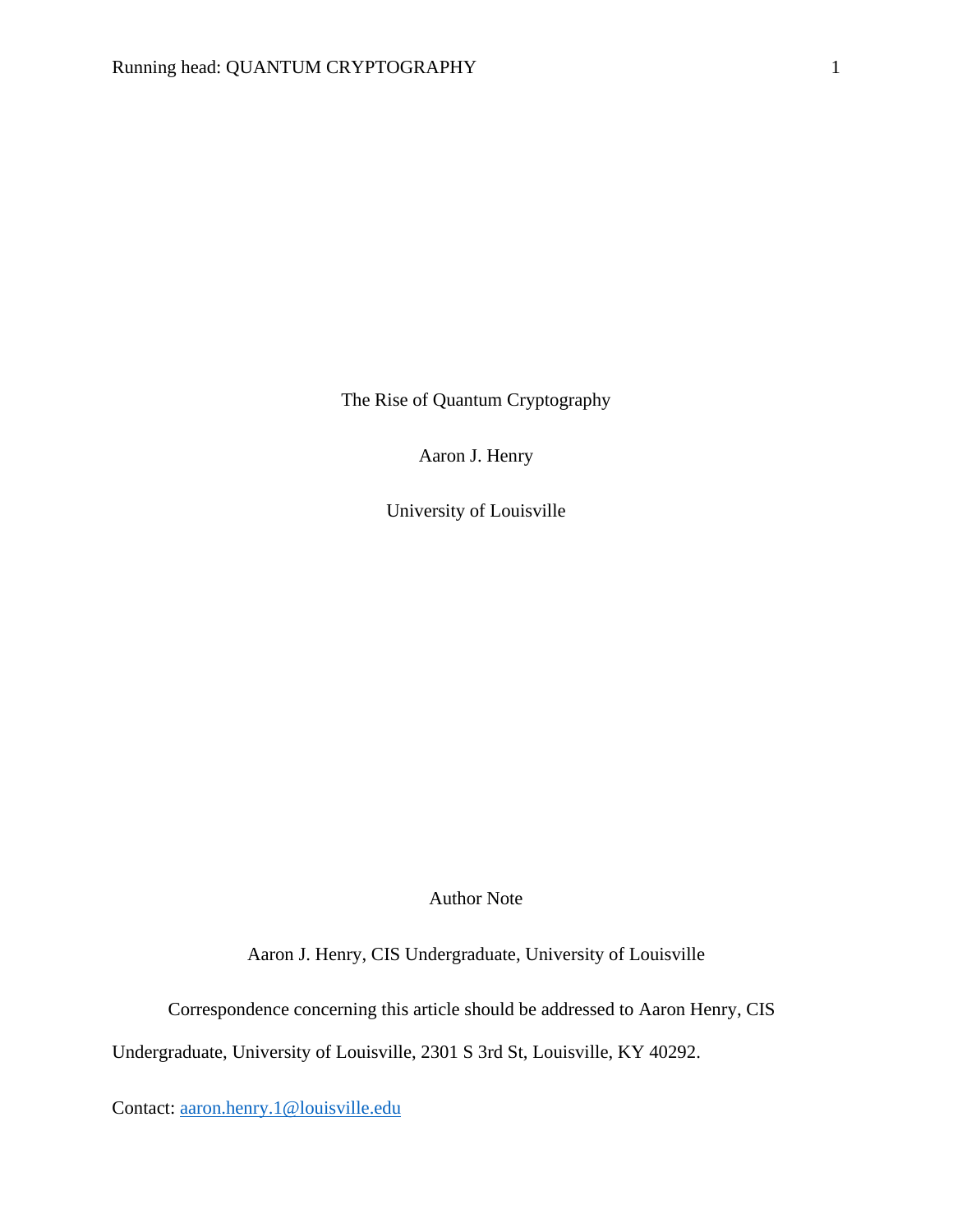## Abstract

In recent years, quantum cryptography emerged and with it, the risk of losing secure communication in the quantum age. Current researchers give estimates on how long we have until we must address such risks. By outlining the capabilities of quantum computers and the risks they pose to current mathematical encryption methods, this article will describe what postquantum cryptography is and its current status in the development process. It includes an analysis of the consequences of failing to maintain secure communications for business and looks at possible quantum-based infrastructure that could be implemented to protect communications.

Keywords: emerging trends, quantum cryptography, quantum resistant, post-quantum cryptography, quantum computers, encryption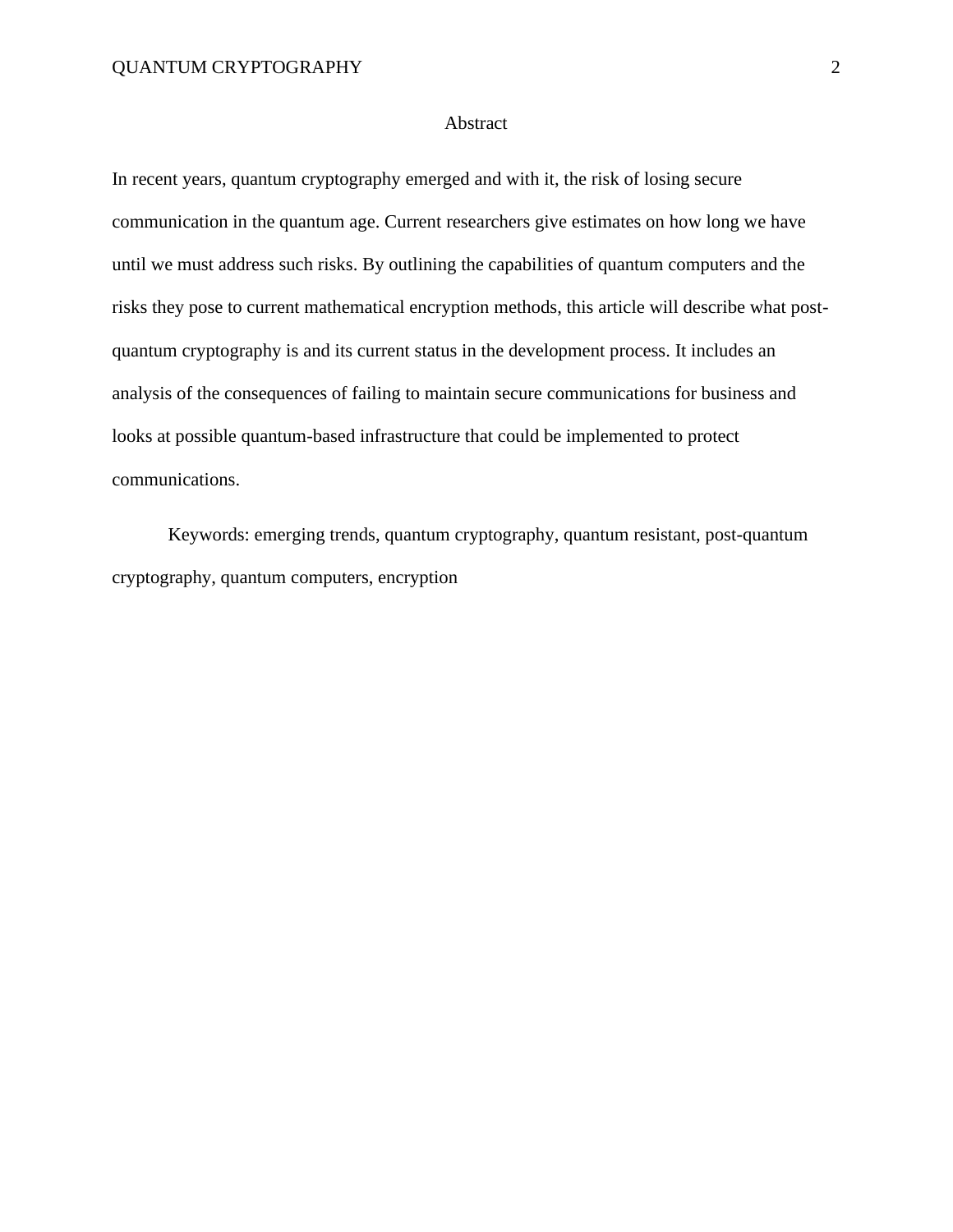## The Rise of Quantum Cryptography

After the first concepts of quantum computing emerged, it quickly became clear that it would have a big impact on the future of computing. Quantum computers would offer the ability to solve large mathematical algorithms in a very short time frame. This amazing benefit lead theorists to speculate that some of the current encrypted communication methods would be rendered useless by quantum computers.

As quantum computers have become a reality and the commercial sale began, it's clear that we will need to be able to ensure that encrypted communication is maintained. According to Cheng, Lu, Petzoldt, & Takagi (2017, p. 117), in less than 20 years large scale quantum computing will come into existence and be capable of rending parts of our current communication infrastructure insecure. Cheng et al. (2017) explain that we need to develop new encryption methods that are not based on mathematical problems which are susceptible to attacks from quantum computers.

In 2016, the National Institute of Standards and Technology (NIST) began asking for proposals on new encryption methods that were, for the first time, quantum computer resistant (also known as post-quantum cryptography). The new methods must be capable of running on classical computers which are non-quantum based. According to Chen et al. (2016, p. 1), the most crucial communication protocols rely on three forms of encryption: public key, digital signatures, and key exchanges. These protocols are what make modern internet possible. The source also states that these forms of encryption are no longer secure against quantum attacks, which led to the emergence of a large international community to address the issue of communication security in the quantum age.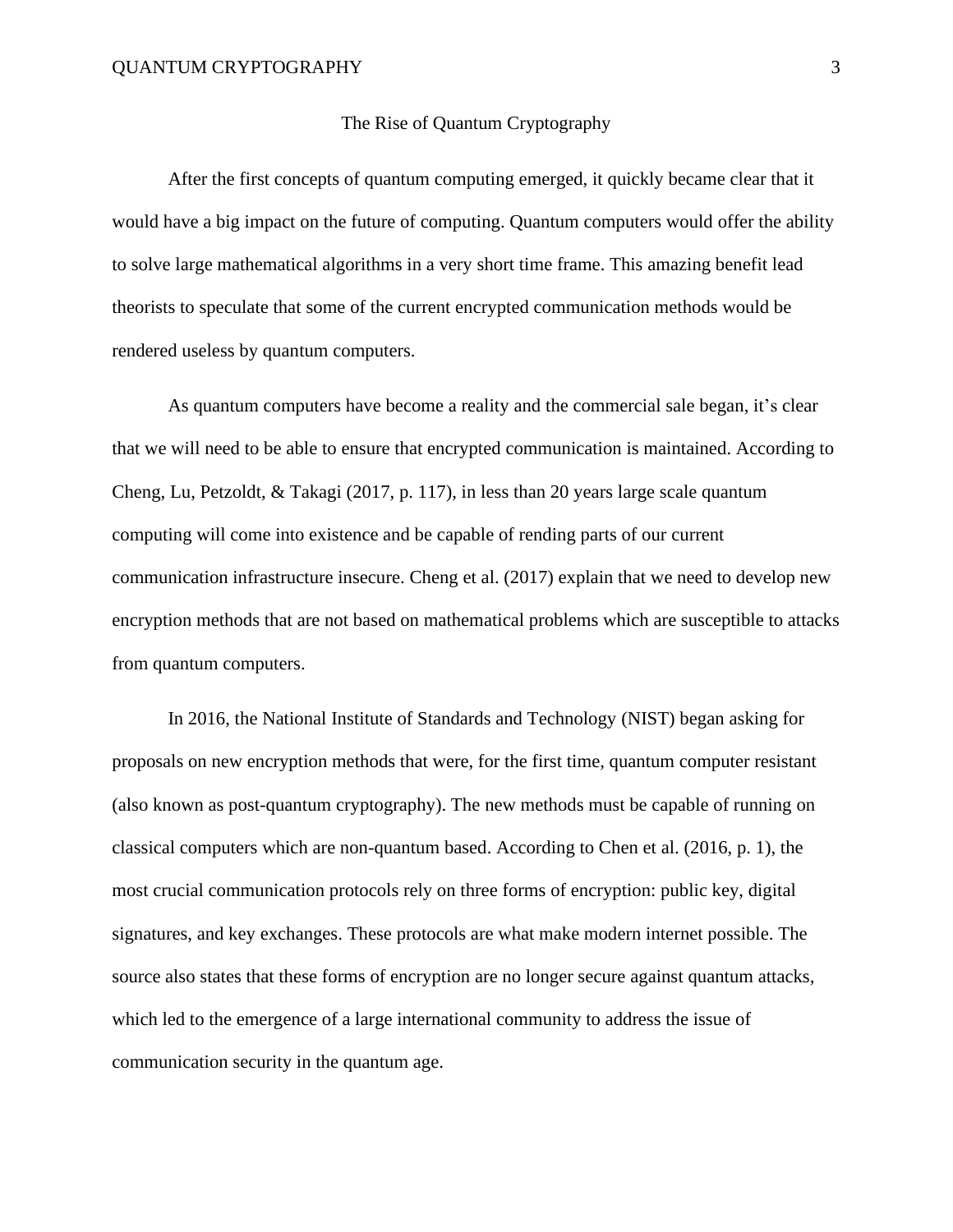In 2019, NIST reported on the results from the international community's proposals for new quantum resistant methods. According to Alagic et al. (2019, p. ii), 82 proposals were submitted to NIST for consideration. 26 of the proposals passed the first stage of testing and are now moving onto the second. As the development trend for quantum computer continues, so will the development trend of quantum cryptography.

If we are not able to come up with a method to handle secure communications in the quantum age, we will find ourselves in a bad situation. According to Saliba (2017, p. 5), transmissions between different parties will no longer be kept confidential, secret, or inaccessible to others. This will introduce major implications for business. Online payments will vanish due to a high risk of fraud and potential lawsuits between customers who become victims of fraud will arise. Retailers will no longer be able to take online orders. Companies will no longer use online information systems for fear of losing highly valued intellectual property or customers' private records. This will have a greater impact on businesses than the emergence of internet itself, since we are now so dependent on it to do business.

Even if quantum computers render mathematical encryption irrelevant, the new quantum technology enables quantum encrypted communications. According to Hughes & Nordholt (2017, p. 456), there are two types of systems that are currently in development: ground base fiberoptic cables and satellite-based optics. These new technologies enable physically unbreakable security, but they may come at a high cost due to their very precise nature. Businesses will forced to change out their existing infrastructure for these new quantum communication systems to maintain online operations.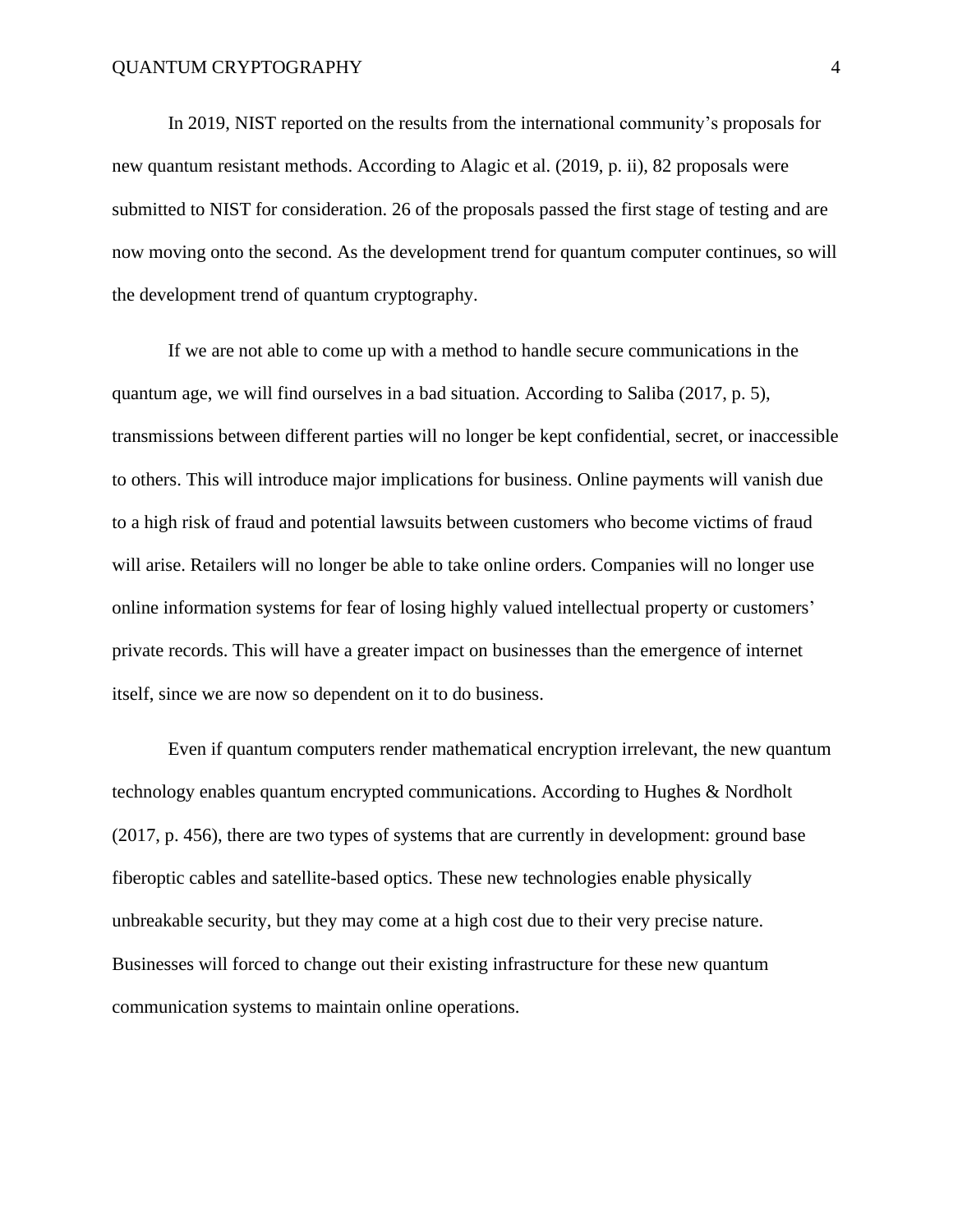Over the next 20 years we will have time to adapt to the risks posed by quantum computers. Adapting could mean we have to move away from communicating sensitive information online. We may have to adopt new infrastructure that's required to communicate in the quantum age. It may be as simple as updating to the latest, quantum resistant encryption standard set by NIST.